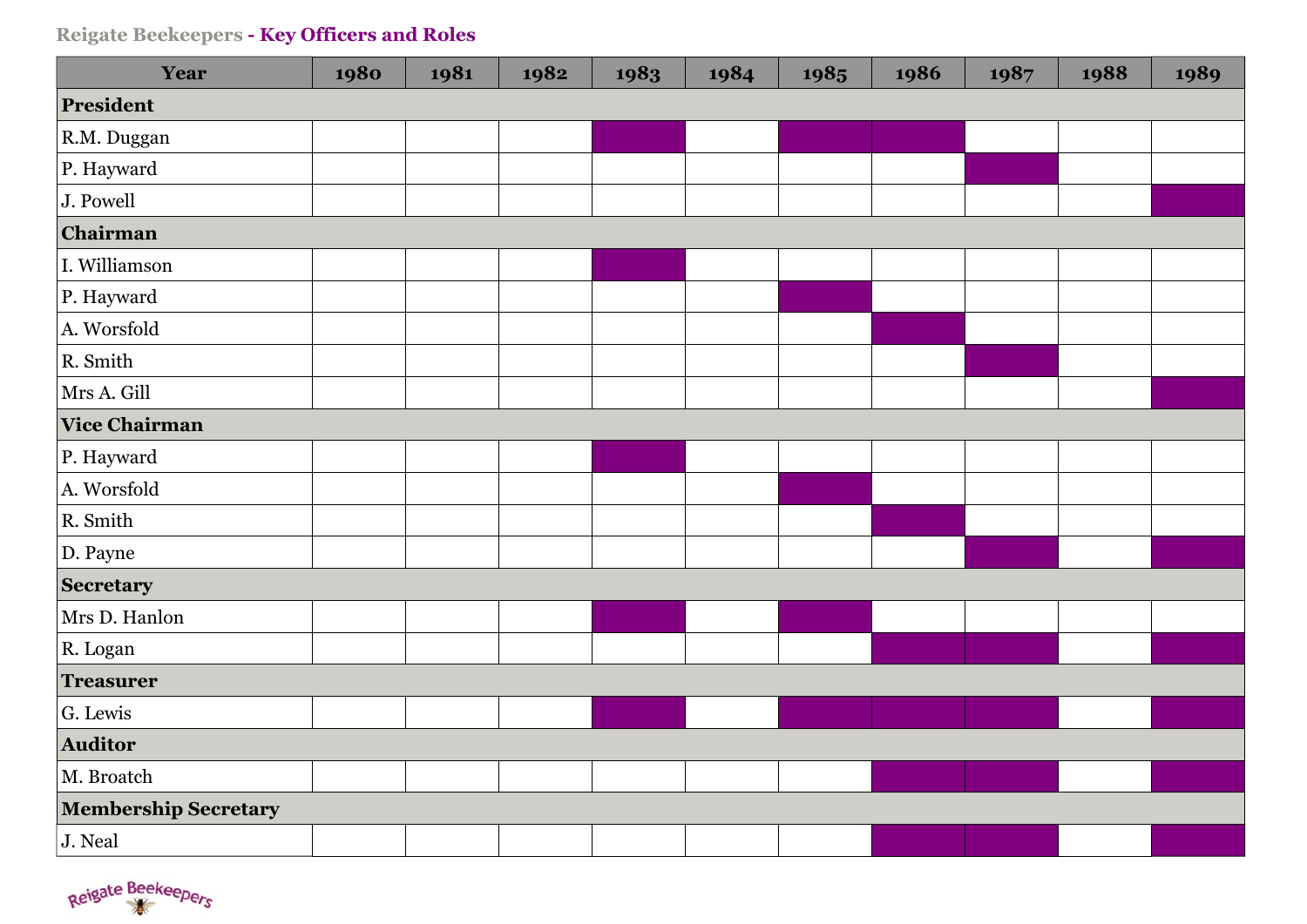| Year                                | 1980 | 1981 | 1982 | 1983 | 1984 | 1985 | 1986 | 1987 | 1988 | 1989 |  |  |
|-------------------------------------|------|------|------|------|------|------|------|------|------|------|--|--|
| <b>Events / Programme Secretary</b> |      |      |      |      |      |      |      |      |      |      |  |  |
| Mrs J. Jones                        |      |      |      |      |      |      |      |      |      |      |  |  |
| D. Payne                            |      |      |      |      |      |      |      |      |      |      |  |  |
| Mrs J. Turner                       |      |      |      |      |      |      |      |      |      |      |  |  |
| Mrs A. Gill                         |      |      |      |      |      |      |      |      |      |      |  |  |
| Mrs J. Spencer                      |      |      |      |      |      |      |      |      |      |      |  |  |
| <b>Newsletter Editor</b>            |      |      |      |      |      |      |      |      |      |      |  |  |
| D. Payne                            |      |      |      |      |      |      |      |      |      |      |  |  |
| A. Wade                             |      |      |      |      |      |      |      |      |      |      |  |  |
| G. Mackrell                         |      |      |      |      |      |      |      |      |      |      |  |  |
| <b>Publicity Manager</b>            |      |      |      |      |      |      |      |      |      |      |  |  |
| Miss S. Lyonnet                     |      |      |      |      |      |      |      |      |      |      |  |  |
| A. Wade                             |      |      |      |      |      |      |      |      |      |      |  |  |
| T. Spencer                          |      |      |      |      |      |      |      |      |      |      |  |  |
| <b>Apiary Tutor</b>                 |      |      |      |      |      |      |      |      |      |      |  |  |
| J. Powell                           |      |      |      |      |      |      |      |      |      |      |  |  |
| M. Broatch                          |      |      |      |      |      |      |      |      |      |      |  |  |
| <b>Apiary Managers</b>              |      |      |      |      |      |      |      |      |      |      |  |  |
| C. Shelton                          |      |      |      |      |      |      |      |      |      |      |  |  |
|                                     |      |      |      |      |      |      |      |      |      |      |  |  |

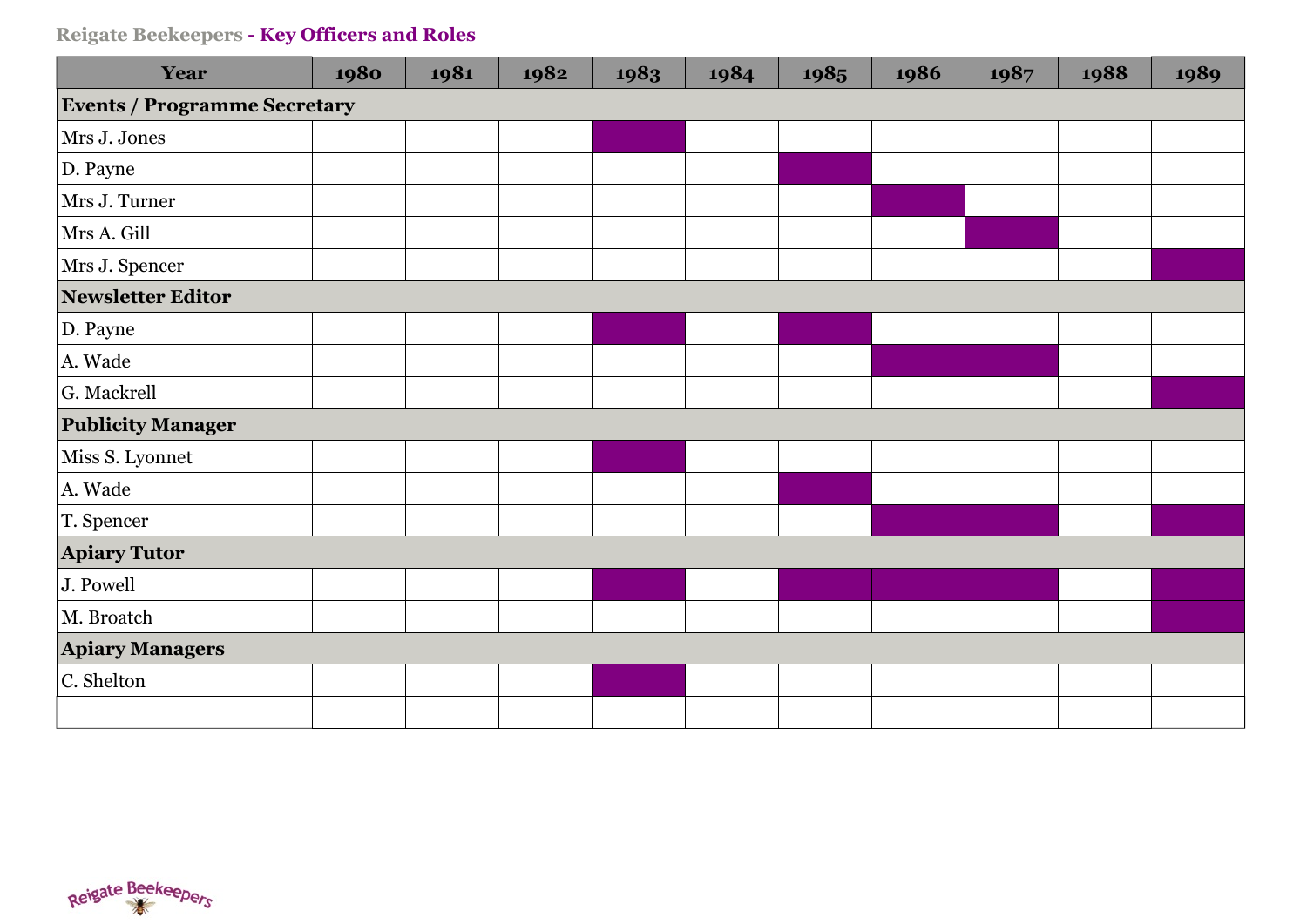| Year                    | 1980 | 1981 | 1982 | 1983 | 1984 | 1985 | 1986 | 1987 | 1988 | 1989 |
|-------------------------|------|------|------|------|------|------|------|------|------|------|
| <b>Visiting Advisor</b> |      |      |      |      |      |      |      |      |      |      |
| M. Duggan               |      |      |      |      |      |      |      |      |      |      |
| R. Smith                |      |      |      |      |      |      |      |      |      |      |
| J. Neal                 |      |      |      |      |      |      |      |      |      |      |
| Miss S. Lyonnet         |      |      |      |      |      |      |      |      |      |      |
| P. Gilbert              |      |      |      |      |      |      |      |      |      |      |

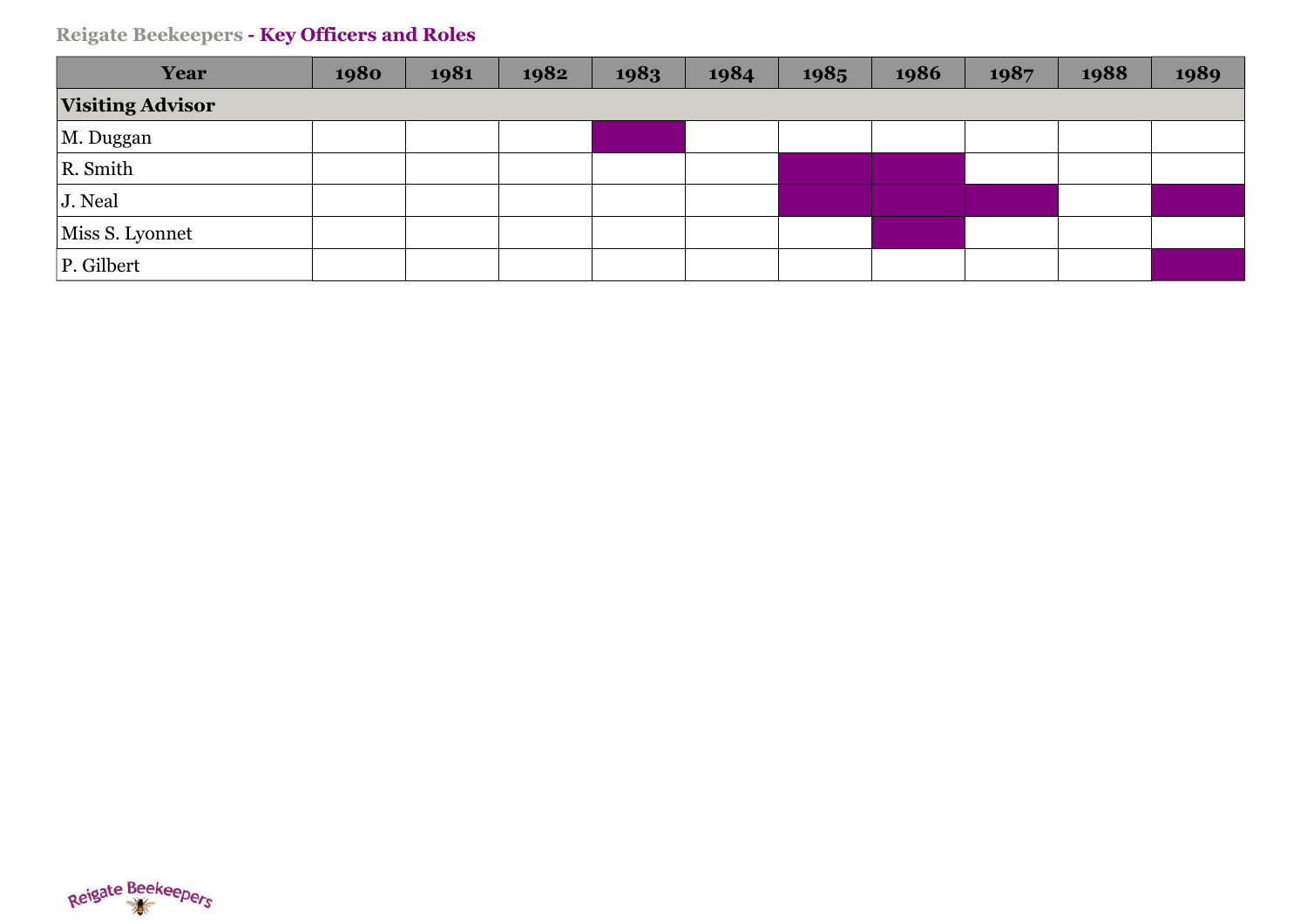| Year                 | 1990 | 1991 | 1992 | 1993 | 1994 | 1995 | 1996 | 1997 | 1998 | 1999 |
|----------------------|------|------|------|------|------|------|------|------|------|------|
| President            |      |      |      |      |      |      |      |      |      |      |
| John Powell          |      |      |      |      |      |      |      |      |      |      |
| Chairman             |      |      |      |      |      |      |      |      |      |      |
| Audrey Gill          |      |      |      |      |      |      |      |      |      |      |
| Ted Spencer          |      |      |      |      |      |      |      |      |      |      |
| Peter Gilbert        |      |      |      |      |      |      |      |      |      |      |
| Len Dixon            |      |      |      |      |      |      |      |      |      |      |
| David Reygate        |      |      |      |      |      |      |      |      |      |      |
| Mike Hill            |      |      |      |      |      |      |      |      |      |      |
| <b>Vice Chairman</b> |      |      |      |      |      |      |      |      |      |      |
| Peter Gilbert        |      |      |      |      |      |      |      |      |      |      |
| Ted Spencer          |      |      |      |      |      |      |      |      |      |      |
| Alec Bourhill        |      |      |      |      |      |      |      |      |      |      |
| David Reygate        |      |      |      |      |      |      |      |      |      |      |
| Secretary            |      |      |      |      |      |      |      |      |      |      |
| Reg Logan            |      |      |      |      |      |      |      |      |      |      |
| Audrey Gill          |      |      |      |      |      |      |      |      |      |      |
| <b>Treasurer</b>     |      |      |      |      |      |      |      |      |      |      |
| Geoff Lewis          |      |      |      |      |      |      |      |      |      |      |
| Patrick Boyd         |      |      |      |      |      |      |      |      |      |      |
| Alec Bourhill        |      |      |      |      |      |      |      |      |      |      |
| Auditor              |      |      |      |      |      |      |      |      |      |      |
| Malcolm Broatch      |      |      |      |      |      |      |      |      |      |      |

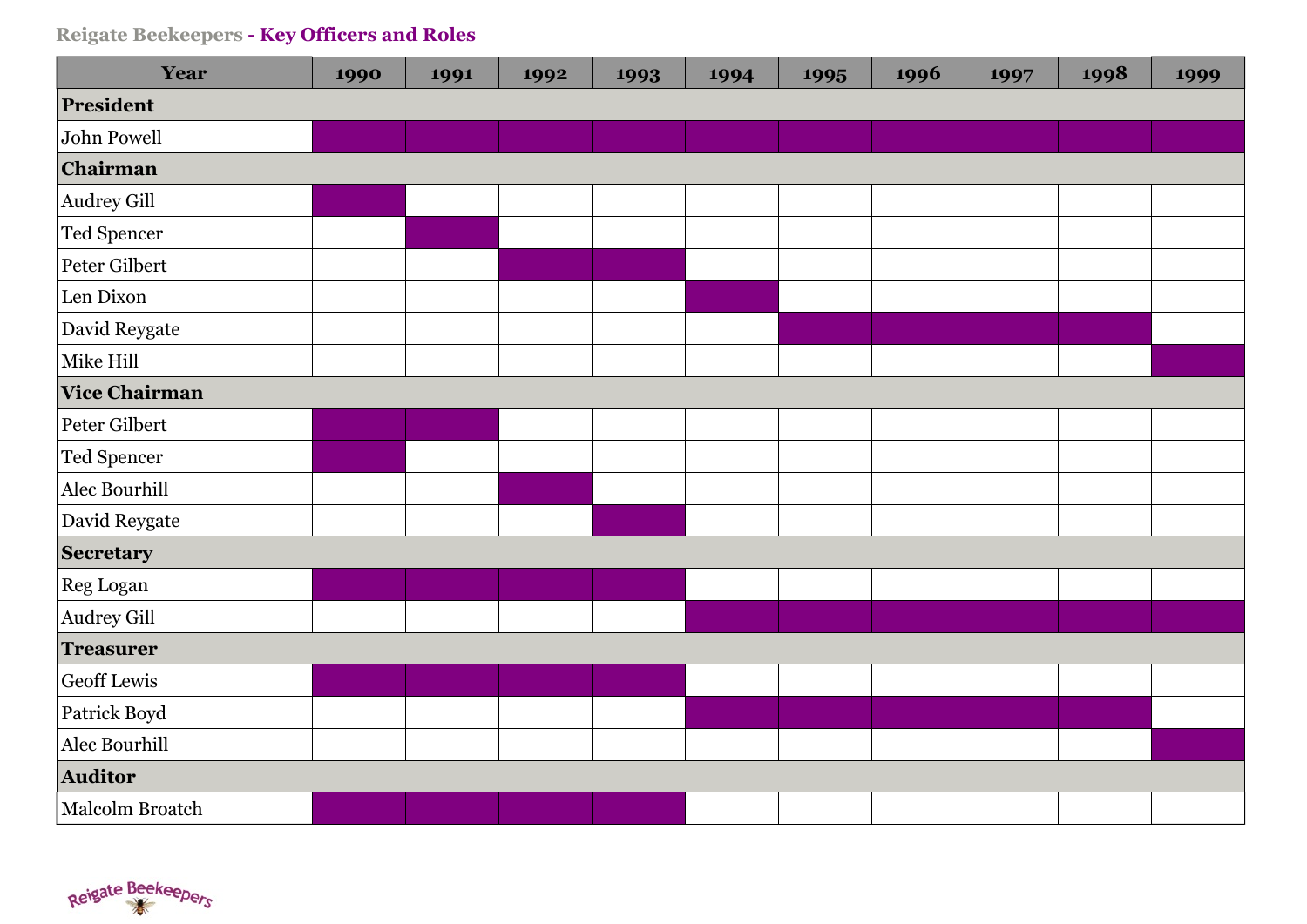| Year                        | 1990 | 1991 | 1992 | 1993 | 1994 | 1995 | 1996 | 1997 | 1998 | 1999 |  |
|-----------------------------|------|------|------|------|------|------|------|------|------|------|--|
| <b>Membership Secretary</b> |      |      |      |      |      |      |      |      |      |      |  |
| Jim Neal                    |      |      |      |      |      |      |      |      |      |      |  |
| <b>Programme Secretary</b>  |      |      |      |      |      |      |      |      |      |      |  |
| Mrs J. Spencer              |      |      |      |      |      |      |      |      |      |      |  |
| Frank Edmunds               |      |      |      |      |      |      |      |      |      |      |  |
| Peter Ashley                |      |      |      |      |      |      |      |      |      |      |  |
| Newsletter Editor           |      |      |      |      |      |      |      |      |      |      |  |
| Audrey Gill                 |      |      |      |      |      |      |      |      |      |      |  |
| Irea Dean                   |      |      |      |      |      |      |      |      |      |      |  |
| Peter & Jenny Mann          |      |      |      |      |      |      |      |      |      |      |  |
| Mike Hill                   |      |      |      |      |      |      |      |      |      |      |  |
| <b>Publicity Manager</b>    |      |      |      |      |      |      |      |      |      |      |  |
| <b>Audrey Gill</b>          |      |      |      |      |      |      |      |      |      |      |  |
| <b>Apiary Tutor</b>         |      |      |      |      |      |      |      |      |      |      |  |
| John Powell                 |      |      |      |      |      |      |      |      |      |      |  |
| <b>Apiary Manager</b>       |      |      |      |      |      |      |      |      |      |      |  |
| Peter Gilbert               |      |      |      |      |      |      |      |      |      |      |  |
| Peter Ashley                |      |      |      |      |      |      |      |      |      |      |  |
| Frank Edmunds               |      |      |      |      |      |      |      |      |      |      |  |
| <b>Visiting Advisor</b>     |      |      |      |      |      |      |      |      |      |      |  |
| Jim Neal                    |      |      |      |      |      |      |      |      |      |      |  |
| Peter Gilbert               |      |      |      |      |      |      |      |      |      |      |  |
| Len Dixon                   |      |      |      |      |      |      |      |      |      |      |  |

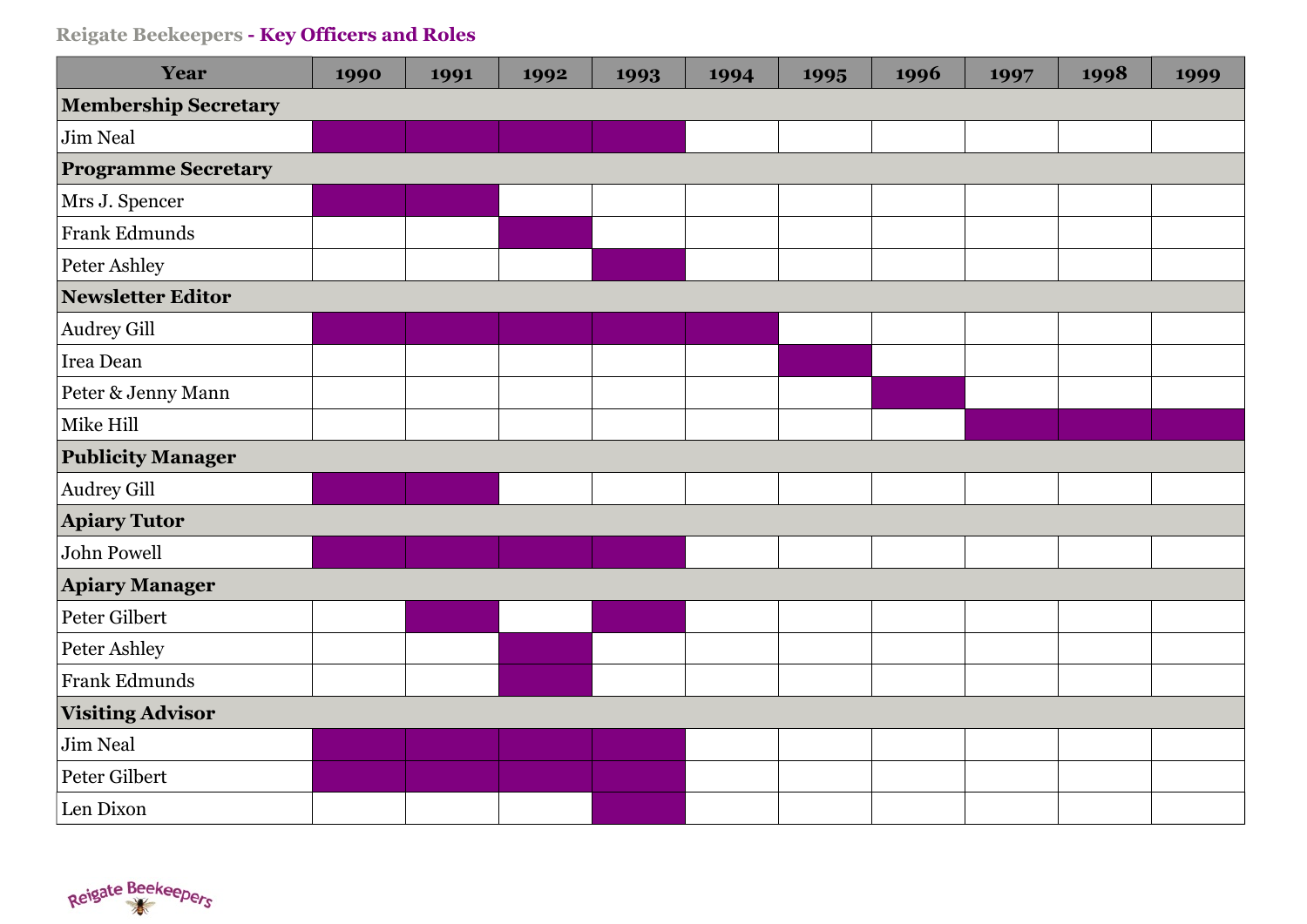| Year                  | 2000 | 2001 | 2002 | 2003 | 2004 | 2005 | 2006 | 2007 | 2008 | 2009 |
|-----------------------|------|------|------|------|------|------|------|------|------|------|
| President             |      |      |      |      |      |      |      |      |      |      |
| John Powell           |      |      |      |      |      |      |      |      |      |      |
| Malcolm Broatch       |      |      |      |      |      |      |      |      |      |      |
| <b>Vice President</b> |      |      |      |      |      |      |      |      |      |      |
| Mike Hill             |      |      |      |      |      |      |      |      |      |      |
| Chairman              |      |      |      |      |      |      |      |      |      |      |
| Mike Hill             |      |      |      |      |      |      |      |      |      |      |
| <b>Bob Maurer</b>     |      |      |      |      |      |      |      |      |      |      |
| <b>Secretary</b>      |      |      |      |      |      |      |      |      |      |      |
| Angela Merritt        |      |      |      |      |      |      |      |      |      |      |
| Jacqui Essen          |      |      |      |      |      |      |      |      |      |      |
| <b>Treasurer</b>      |      |      |      |      |      |      |      |      |      |      |
| Alec Bourhill         |      |      |      |      |      |      |      |      |      |      |
| Andrew Buchanan       |      |      |      |      |      |      |      |      |      |      |
| <b>Auditor</b>        |      |      |      |      |      |      |      |      |      |      |
| David Humphreys       |      |      |      |      |      |      |      |      |      |      |
| Derek Cotton          |      |      |      |      |      |      |      |      |      |      |
| Newsletter Editor     |      |      |      |      |      |      |      |      |      |      |
| Mike Hill             |      |      |      |      |      |      |      |      |      |      |
| <b>Audrey Gill</b>    |      |      |      |      |      |      |      |      |      |      |
| Webmaster             |      |      |      |      |      |      |      |      |      |      |
| Adam Leitch           |      |      |      |      |      |      |      |      |      |      |
| Quartermaster         |      |      |      |      |      |      |      |      |      |      |
| Andrew Buchanan       |      |      |      |      |      |      |      |      |      |      |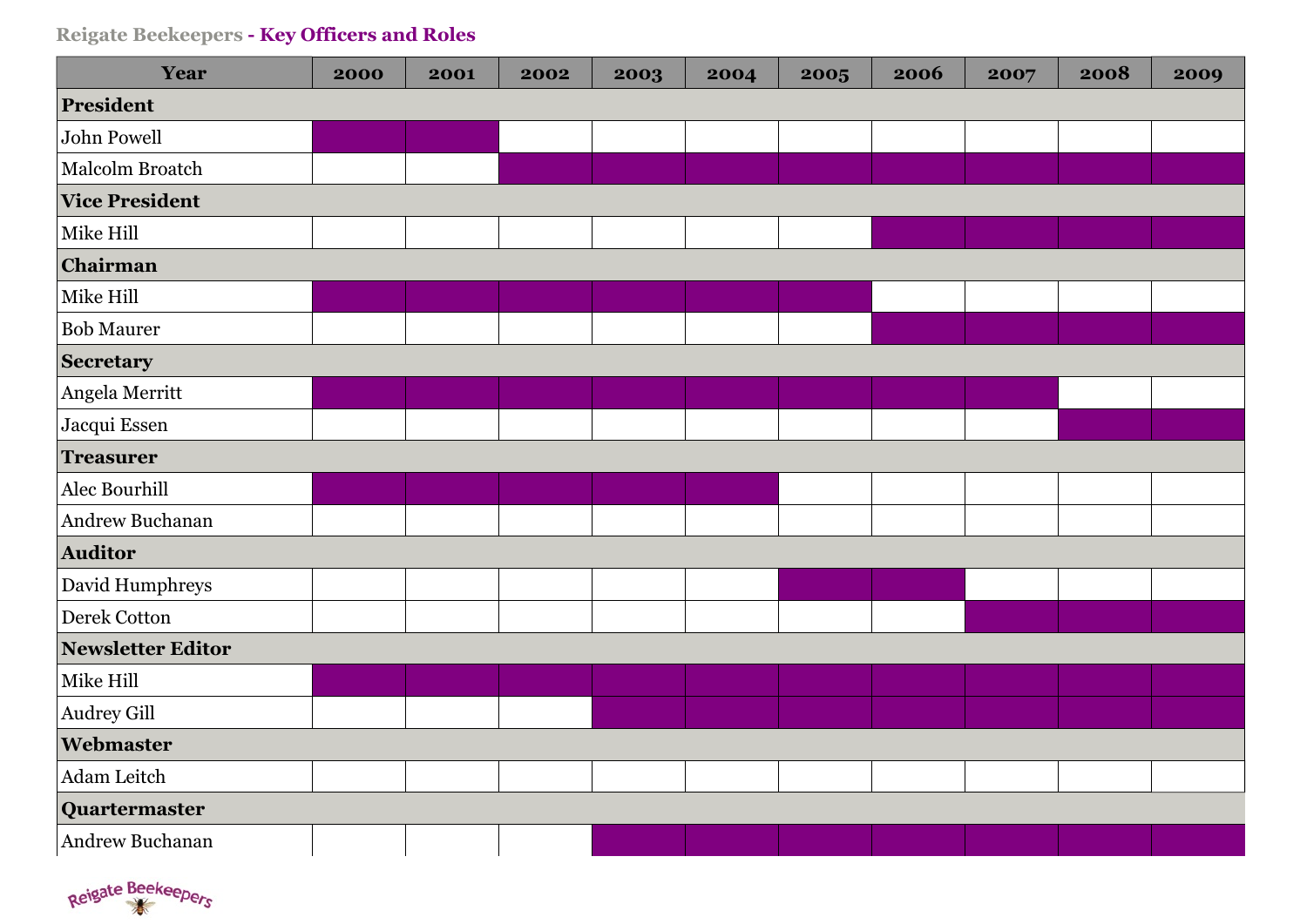| Year                        | 2000 | 2001 | 2002 | 2003 | 2004 | 2005 | 2006 | 2007 | 2008 | 2009 |
|-----------------------------|------|------|------|------|------|------|------|------|------|------|
| Librarian                   |      |      |      |      |      |      |      |      |      |      |
| Angela Merritt              |      |      |      |      |      |      |      |      |      |      |
| Paul Cleaver                |      |      |      |      |      |      |      |      |      |      |
| <b>Swarm Coordinator</b>    |      |      |      |      |      |      |      |      |      |      |
| <b>Richard Woodhouse</b>    |      |      |      |      |      |      |      |      |      |      |
| <b>Honey Show Secretary</b> |      |      |      |      |      |      |      |      |      |      |
| Maggie Minter               |      |      |      |      |      |      |      |      |      |      |
| <b>Apiary Managers</b>      |      |      |      |      |      |      |      |      |      |      |
| <b>Malcolm Fry</b>          |      |      |      |      |      |      |      |      |      |      |
| Mike Hill                   |      |      |      |      |      |      |      |      |      |      |
| Andy Robinson               |      |      |      |      |      |      |      |      |      |      |
|                             |      |      |      |      |      |      |      |      |      |      |

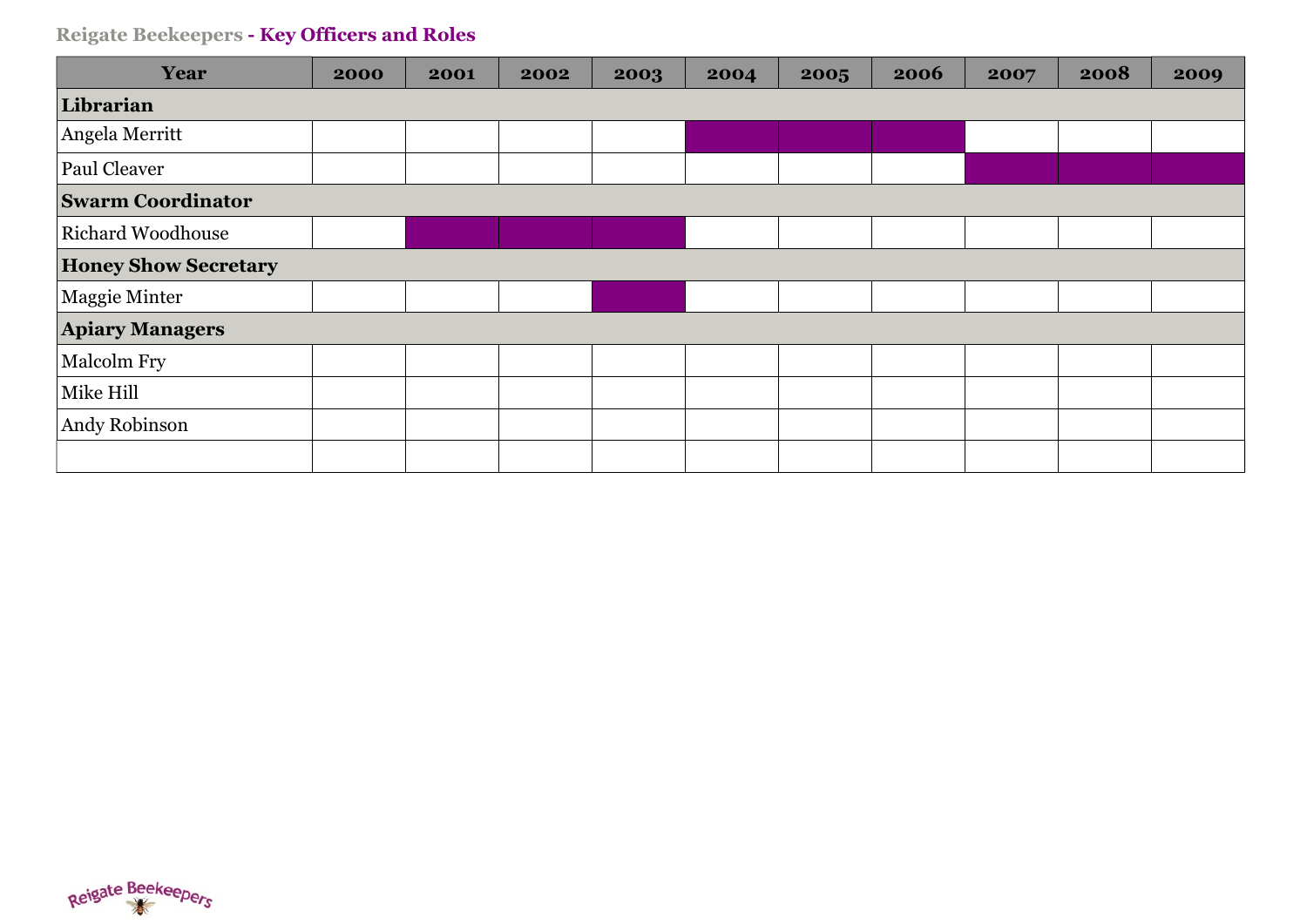| Year                        | 2010 | 2011 | 2012 | 2013 | 2014 | 2015 | 2016 | 2017 | 2018 | 2019 |
|-----------------------------|------|------|------|------|------|------|------|------|------|------|
| President                   |      |      |      |      |      |      |      |      |      |      |
| Malcolm Broatch             |      |      |      |      |      |      |      |      |      |      |
| <b>Vice President</b>       |      |      |      |      |      |      |      |      |      |      |
| Mike Hill                   |      |      |      |      |      |      |      |      |      |      |
| Chairman                    |      |      |      |      |      |      |      |      |      |      |
| <b>Bob Maurer</b>           |      |      |      |      |      |      |      |      |      |      |
| Paul Cleaver                |      |      |      |      |      |      |      |      |      |      |
| <b>Secretary</b>            |      |      |      |      |      |      |      |      |      |      |
| Jacqui Essen                |      |      |      |      |      |      |      |      |      |      |
| Gill Simpson                |      |      |      |      |      |      |      |      |      |      |
| <b>Treasurer</b>            |      |      |      |      |      |      |      |      |      |      |
| Andrew Buchanan             |      |      |      |      |      |      |      |      |      |      |
| Auditor                     |      |      |      |      |      |      |      |      |      |      |
| Derek Cotton                |      |      |      |      |      |      |      |      |      |      |
| <b>Membership Secretary</b> |      |      |      |      |      |      |      |      |      |      |
| Mike Hill                   |      |      |      |      |      |      |      |      |      |      |
| Newsletter / Website Editor |      |      |      |      |      |      |      |      |      |      |
| Mike Hill                   |      |      |      |      |      |      |      |      |      |      |
| <b>Audrey Gill</b>          |      |      |      |      |      |      |      |      |      |      |
| Richard Bradfield           |      |      |      |      |      |      |      |      |      |      |
| <b>Graham Pooley</b>        |      |      |      |      |      |      |      |      |      |      |
| Webmaster                   |      |      |      |      |      |      |      |      |      |      |
| Adam Leitch                 |      |      |      |      |      |      |      |      |      |      |
| Jack Chapman                |      |      |      |      |      |      |      |      |      |      |